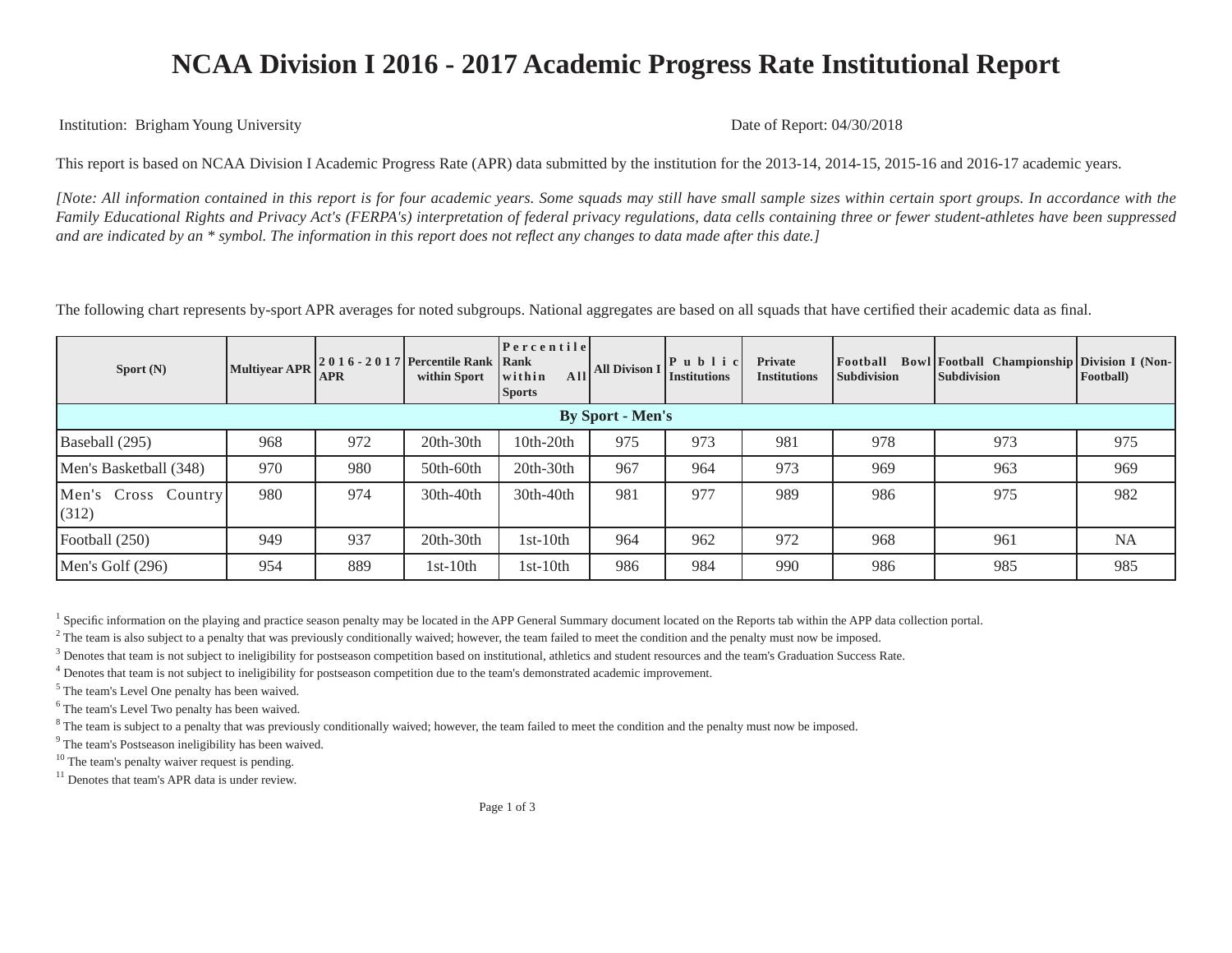## **NCAA Division I 2016 - 2017 Academic Progress Rate Institutional Report**

Institution: Brigham Young University Date of Report: 04/30/2018

| Sport $(N)$                          | <b>Multiyear APR</b> | <b>APR</b> | 2016 - 2017 Percentile Rank<br>within Sport | Percentile<br>Rank<br>All<br>within<br><b>Sports</b> | <b>All Divison I</b> | $P$ ublic<br><b>Institutions</b> | <b>Private</b><br><b>Institutions</b> | Football<br><b>Subdivision</b> | Bowl Football Championship Division I (Non-<br><b>Subdivision</b> | Football) |
|--------------------------------------|----------------------|------------|---------------------------------------------|------------------------------------------------------|----------------------|----------------------------------|---------------------------------------|--------------------------------|-------------------------------------------------------------------|-----------|
| Men's Swimming and<br>Diving $(130)$ | 952                  | 989        | $1st-10th$                                  | $1st-10th$                                           | 981                  | 980                              | 982                                   | 983                            | 986                                                               | 975       |
| Men's Tennis (253)                   | 947                  | 900        | $1st-10th$                                  | $1st-10th$                                           | 982                  | 980                              | 985                                   | 983                            | 980                                                               | 982       |
| Men's Track (282)                    | 968                  | 996        | 30th-40th                                   | $10th-20th$                                          | 973                  | 968                              | 984                                   | 976                            | 968                                                               | 977       |
| Men's Volleyball (22)                | 971                  | 938        | 10th-20th                                   | $20th-30th$                                          | 988                  | 985                              | 990                                   | 987                            | 991                                                               | 986       |
| <b>By Sport - Women's</b>            |                      |            |                                             |                                                      |                      |                                  |                                       |                                |                                                                   |           |
| Basketball<br>Women's<br>(346)       | 991                  | 1,000      | 70th-80th                                   | $60th-70th$                                          | 982                  | 980                              | 987                                   | 984                            | 980                                                               | 983       |
| Women's Cross Country<br>(345)       | 1,000                | 1,000      | 90th-100th                                  | 80th-90th                                            | 989                  | 988                              | 992                                   | 992                            | 985                                                               | 990       |
| Women's Golf (265)                   | 968                  | 1,000      | $1st-10th$                                  | $10th-20th$                                          | 990                  | 990                              | 992                                   | 993                            | 988                                                               | 989       |
| Women's<br>Gymnastics<br>(61)        | 971                  | 1,000      | $1st-10th$                                  | $20th-30th$                                          | 993                  | 993                              | 994                                   | 993                            | 995                                                               | 998       |
| Softball (291)                       | 948                  | 921        | $1st-10th$                                  | $1st-10th$                                           | 985                  | 983                              | 991                                   | 987                            | 984                                                               | 986       |
| Women's Soccer (332)                 | 986                  | 964        | 30th-40th                                   | $40th-50th$                                          | 988                  | 986                              | 992                                   | 989                            | 985                                                               | 988       |

<sup>1</sup> Specific information on the playing and practice season penalty may be located in the APP General Summary document located on the Reports tab within the APP data collection portal.

 $^2$  The team is also subject to a penalty that was previously conditionally waived; however, the team failed to meet the condition and the penalty must now be imposed.

<sup>3</sup> Denotes that team is not subject to ineligibility for postseason competition based on institutional, athletics and student resources and the team's Graduation Success Rate.

<sup>4</sup> Denotes that team is not subject to ineligibility for postseason competition due to the team's demonstrated academic improvement.

<sup>5</sup> The team's Level One penalty has been waived.

<sup>6</sup> The team's Level Two penalty has been waived.

<sup>8</sup> The team is subject to a penalty that was previously conditionally waived; however, the team failed to meet the condition and the penalty must now be imposed.

<sup>9</sup> The team's Postseason ineligibility has been waived.

<sup>10</sup> The team's penalty waiver request is pending.

<sup>11</sup> Denotes that team's APR data is under review.